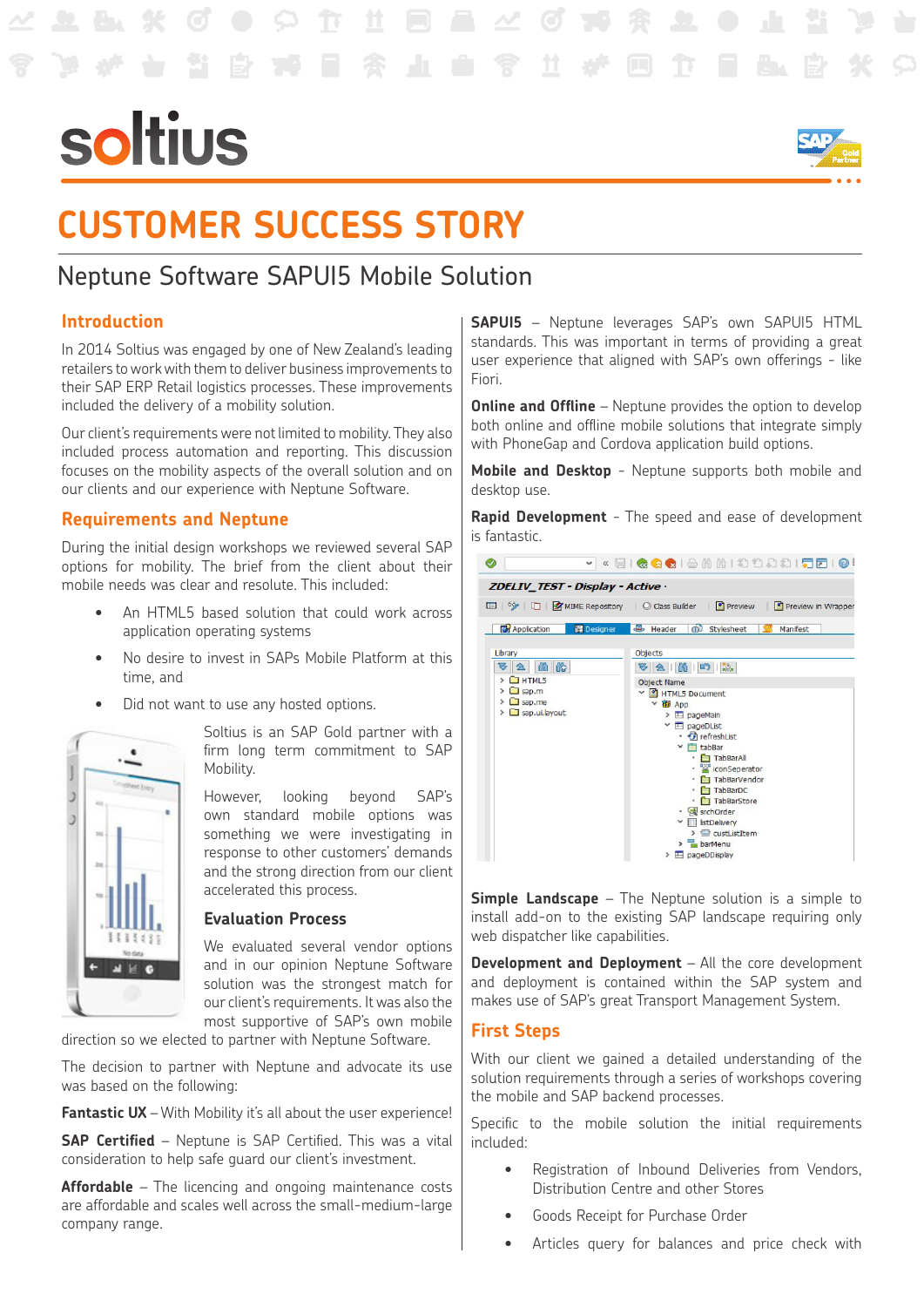label printing option

- Use of ruggedized Android devices
- Online processing  $-$  based on the assumption that connectivity via WiFi would always be available.

The engagement process with Neptune was very smooth. They provided an evaluation copy of their software which we installed, learnt and produced a working prototype back to our client within in a 5 day period. The prototype included:

- Deliveries registration from SAP sourced data
- Scanning and search functions
- The use of sound functions.

The speed and success of this initial process provided our client with great UX results.

#### **User Centric Design Process**

Having satisfied the initial prototype brief we moved into design phase. We used a user and visual centric process and included a number of business roles including end users, subject manager experts and managers.

The design process was centric to the end users as well as to meeting overall business objectives. Iterative, visual design workshops involving several end users helped ensure that the solution used their 'language' and behaved in such a way that it provided an intuitive experience.

#### **Design Process**

The design process and outputs commenced with wire-frame diagrams and progressed into the use of process swim lane flows charts and visual screen mock-ups.



The mock-ups in PowerPoint provided an effective, fast and easily adjustable visual reference.

The design was supported by the interactive use of the prototype we initially developed. This was crucial in provided a

sense of realism and possibilities to the client.

 During the design phase the initial requirements evolved. Key changes coming from this process were:

- A change from Android to iOS iPod devices and the requirement to interface with LineaPro scanner guns
- Offline processing  $-$  the realisation that WiFi connectivity could not universally be guaranteed.



The sound conditions were also refined to include the use of three distinct tones on scanning to indicate:

- A successful article match for the Purchase Order
- A success article match for the Purchase Order but Unit of Measure discrepancy
- No article found for Purchase Order.

#### **Build Process**

From a strong design process the delivery of the mobile solution was relatively easily met.

#### **Early Challenge**

One area that did provide an early challenge was the incorporation of a third party developed LineaPro plug-in into the mobile application build.

The technical nature of the LineaPro plug-in meant that rather than use the very simple PhoneGap build service, we instead had to make use of a Cordova build followed by adjustments and publishing through iOS xCode developer.

On success the iPod/ LineaPro scanner combination provided exceptional scanning and processing speeds.

 The drive to use the scanner to support the receipt processing meant that not only was the accuracy and speed of this process improved but it also highlighted any barcode master data errors.